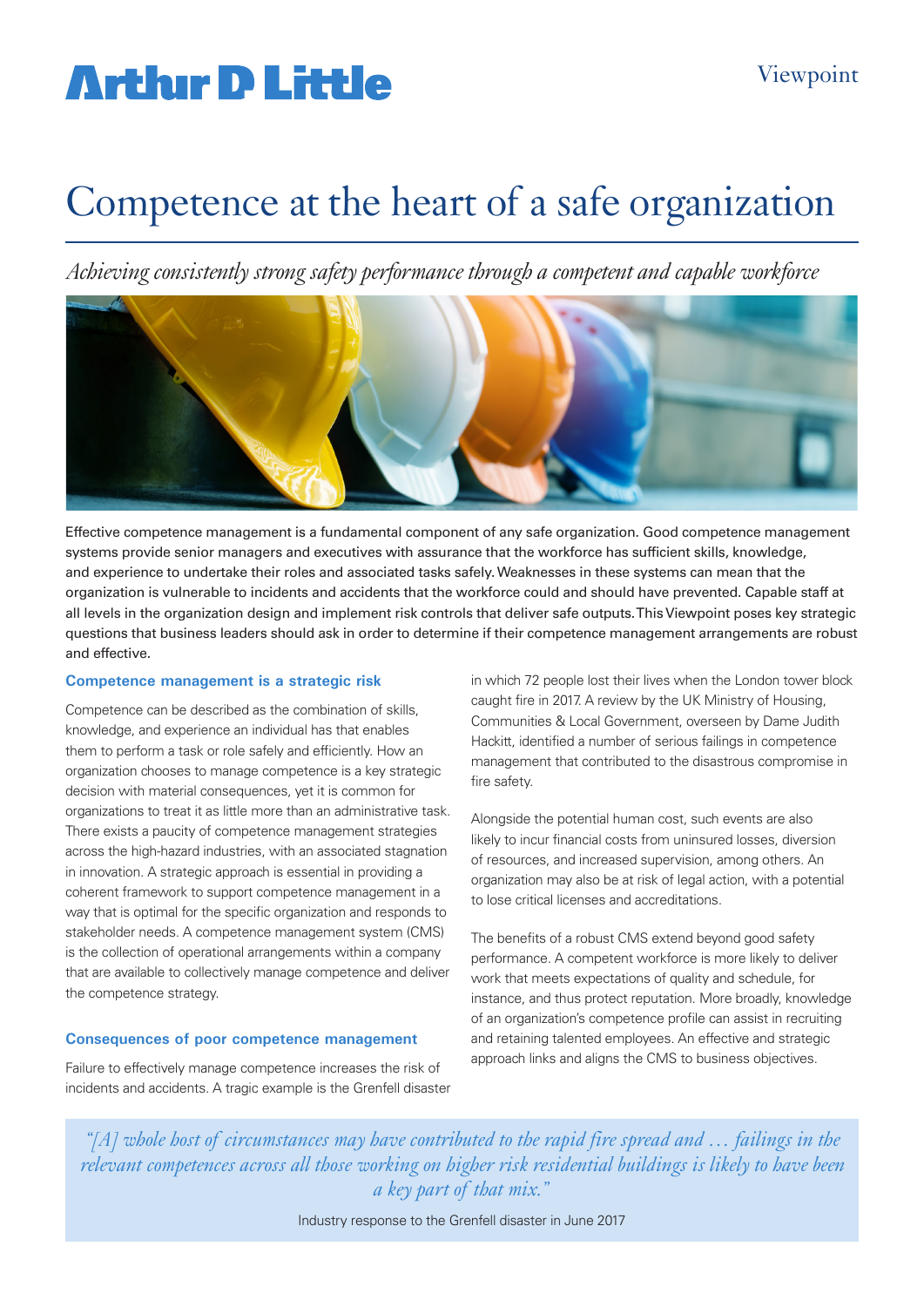# **Artlur D Little**

# Viewpoint

#### **Key questions in developing your approach**

Executives and senior managers must have an appreciation of competence management as a strategic issue in order to develop an understanding of how to deliver improvements. The following five questions are designed to help an organization assess its competence management arrangements and determine how appropriate they are for the business.

### 1. Does your approach to competence management align with stakeholder expectations and corporate objectives?

The *Human Resource Executive* regularly finds "aligning people strategies to business objectives" to be a key challenge in its annual "What's Keeping HR Up at Night?" survey. However, it is a task that must not be neglected. This is the opportunity to translate corporate objectives and stakeholder expectations into actions and behaviors.

Every organization exists in a unique operational environment with its own risk profile. A generic CMS is likely to consume a significant amount of effort without delivering the desired outcomes. The competence management strategy is the conduit to tailoring your CMS to your business, your stakeholders' needs, and your risk appetite.

Understanding stakeholder expectations is a key part of this process. Who are your stakeholders? It may be useful to use a method, such as a stakeholder needs analysis, to identify expectations and review them periodically, as they are unlikely to remain static. Sometimes, expectations are obvious and easily tracked. For example, the UK railway industry's Risk Management Maturity Model (RM<sup>3</sup>) clearly sets out the expectations of the industry's economic and safety regulator. However, the needs of your line managers, for instance, are likely to be less explicit and more fluid.

### 2. Do your competence frameworks provide sufficient coverage for the roles that your workforce undertakes, and do they link to your competence management strategy?

Many competence frameworks are designed based on risk assessment of tasks. While sound in principle, there is a risk that competence management regresses into a badge-collecting exercise, with individuals attending disparate training courses for competence "tickets" on a task-by-task basis. This kind of approach overlooks the inherent nature of most work – tasks are rarely carried out in isolation, but instead are usually undertaken as part of a wider role. It is often more appropriate to take a holistic approach to defining competence profiles and training requirements, taking into account the whole job role rather than breaking it down into distinct tasks.

An increasingly recognized component of competence are non-technical skills (NTS). These are the more generic skills that enhance the way in which an individual performs a role. Examples of NTS include decision making, problem solving, and knowing the limits of one's competence.

Alongside core functional skills such as literacy, numeracy, and computer literacy, NTS combine with technical skills to more accurately reflect a role's necessary competence requirements (see figure below). The concept of "capability" encompasses this idea of traditional competence plus these additional skills.

The core components of competence



Source: Arthur D. Little analysis

In some organizations, such as in the military, the concept of SQEP (suitably qualified and experienced personnel) is used to draw together role-based competences and NTS. SQEP requires both professional qualification and significant experience. Training is provided for the role, meaning NTS can be easily incorporated, but competence does not end here. SQEP recognizes the importance of practicing skills and only awards full SQEP status when an individual has accumulated the necessary experience.

Your CMS should:

- **n** Offer competences that are **proportionate** to the role.
- Train staff for **roles** rather than tasks.
- Cover **non-technical and functional skills**.
- <sup>n</sup> Manage **capability**.
- Recognize the importance of **experience** and practicing skills.

Competence management is also useful when considering succession and resilience planning. It is important to provide coverage for current competence requirements as well as those required in the future. There are benefits of competence management to succession and resilience planning, including: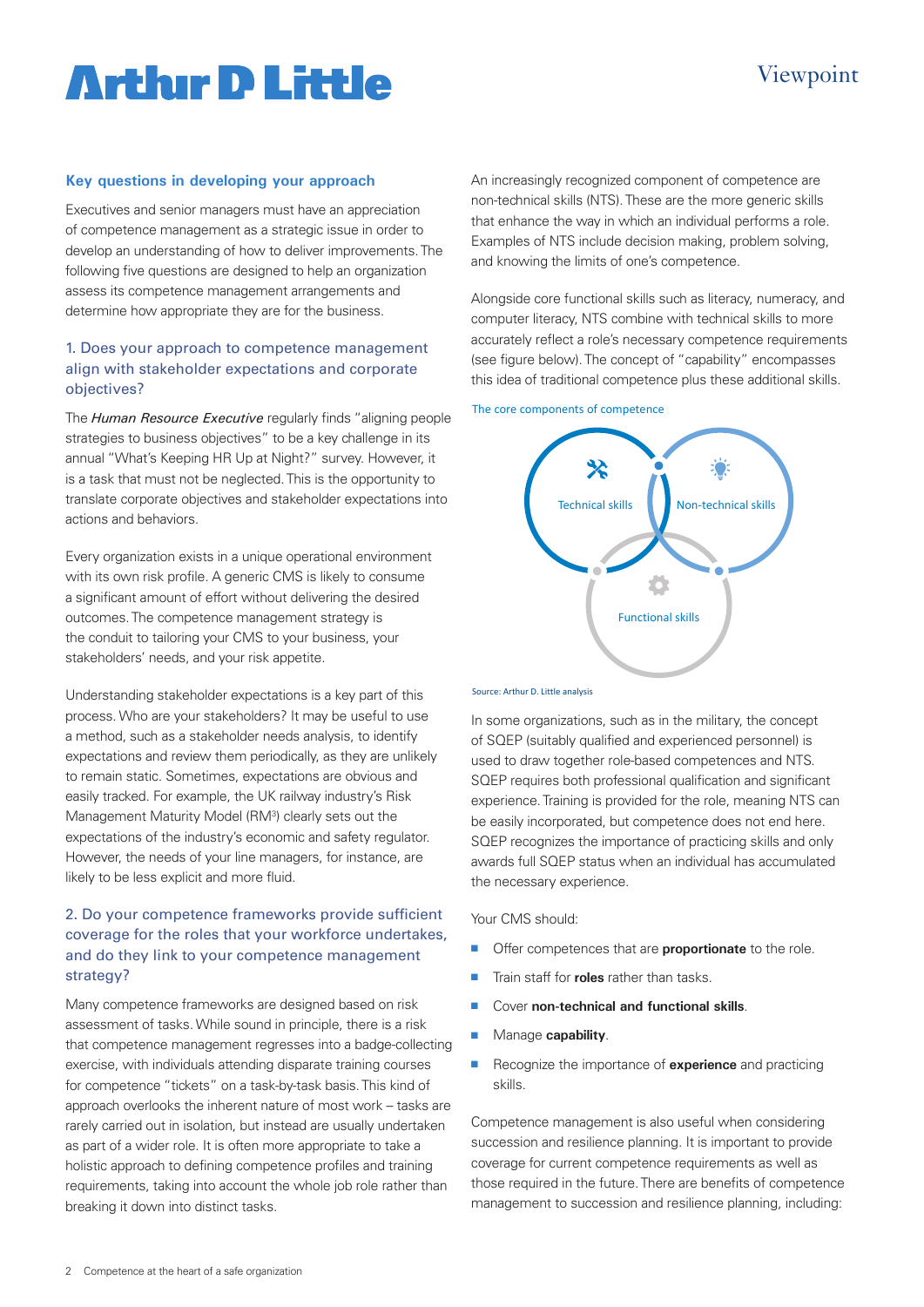## Viewpoint

# **Arthur D Little**

- $\blacksquare$  Preparing individuals for the next stage in their career.
- **Preparing for changes in the operational environment (e.g.,** digitalization, increased working from home).
- **Ensuring sufficient capability exists to mitigate extraordinary** circumstances, such as during COVID-19 or extreme weather events.

Developing competences, particularly to a SQEP level, takes time, so organizations must plan accordingly. These efforts should also be reflected in their competence management strategies.

## 3. Is your workforce capable of operating in degraded, emergency, or irregular situations?

The ability to perform a role to a recognized standard under normal working conditions is sufficient to ensure safe working in most circumstances. But what if conditions change (see figure below)? How can you prepare your workforce for extraordinary circumstances?

#### Competence development must span different types of situations



Source: Arthur D. Little analysis

An important distinction between everyday working and working in degraded conditions is the lack of opportunity to practice. In most roles, individuals regularly practice skills, gaining experience and improving proficiency. This is not the case for irregular working conditions, which may occur a couple of times a year or perhaps only once in a career. Examples of such situations include train operators who encounter fog, pilots who must crash-land a plane, or police who are confronted with terrorist incidents. While rare, it can be vital that these individuals are competent in these circumstances.

It is possible to provide opportunity for practice by replicating degraded conditions through the use of simulators and drills. This type of practice is commonplace in some high-hazard industries. Pilots, for example, are required to spend hours in flight simulators training for every imaginable situation, including landing in fog, engine failures, and bird strikes.

While simulators may not be appropriate for the nature or the budget of your organization, drills can be implemented across a range of situations for little more than the cost of the associated "downtime." You can simulate irregular operating conditions or emergency situations through the likes of role play or "tabletop exercises." Drills can be particularly useful in training team leaders whose decision-making and people management skills are likely to come under pressure in these circumstances.

Important strategic decisions are involved in determining how realistic you want your simulation environments to be and at what frequency they are used. A like-for-like scenario, for example, is likely to be costly and has the potential for undue emotional stress on employees. Conversely, if your simulations are too unrealistic, you are unlikely to achieve the desired outcome of practice under extraordinary circumstances. You must also decide how often to perform simulations and drills. These decisions will be linked to a risk assessment of the potential situation (and thus expected frequency and consequences) as well as your organization's risk appetite.

### 4. Does your CMS provide assurance that members of the workforce have sufficient skills, knowledge, and experience to safely undertake their roles and the associated tasks?

Your organization may have a CMS in place, but can you say with confidence that your workforce is competent to undertake the roles that they perform? And can you justify this with evidence? An outcome of the competence management process should include this kind of assurance.

Assessment of competence is an important contributor to the assurance process. As such, your process should ensure:

- **n Independence in assessment.** Often, an individual's line manager is charged with performing the assessment, which creates an inherent conflict of interest. A degree of independence should be integrated, such as sample checks from a third party, to monitor the validity of this process.
- **Competence of assessors.** Despite playing a vital role in the competence management process, many individuals who are responsible for assessing the competence of others do not themselves hold formal competences as assessors. The CMS should ensure that assessors are capable of performing their role.
- **n** The ability to fail. Many assessors can be hesitant to fail an individual even when the individual's performance is substandard. Failure to award competence – or withdrawal of a competence – has the potential to create additional workload for many people. At the same time, the situation also provides an opportunity for personalizing development for an individual, with positive consequences for the wider team as a result.